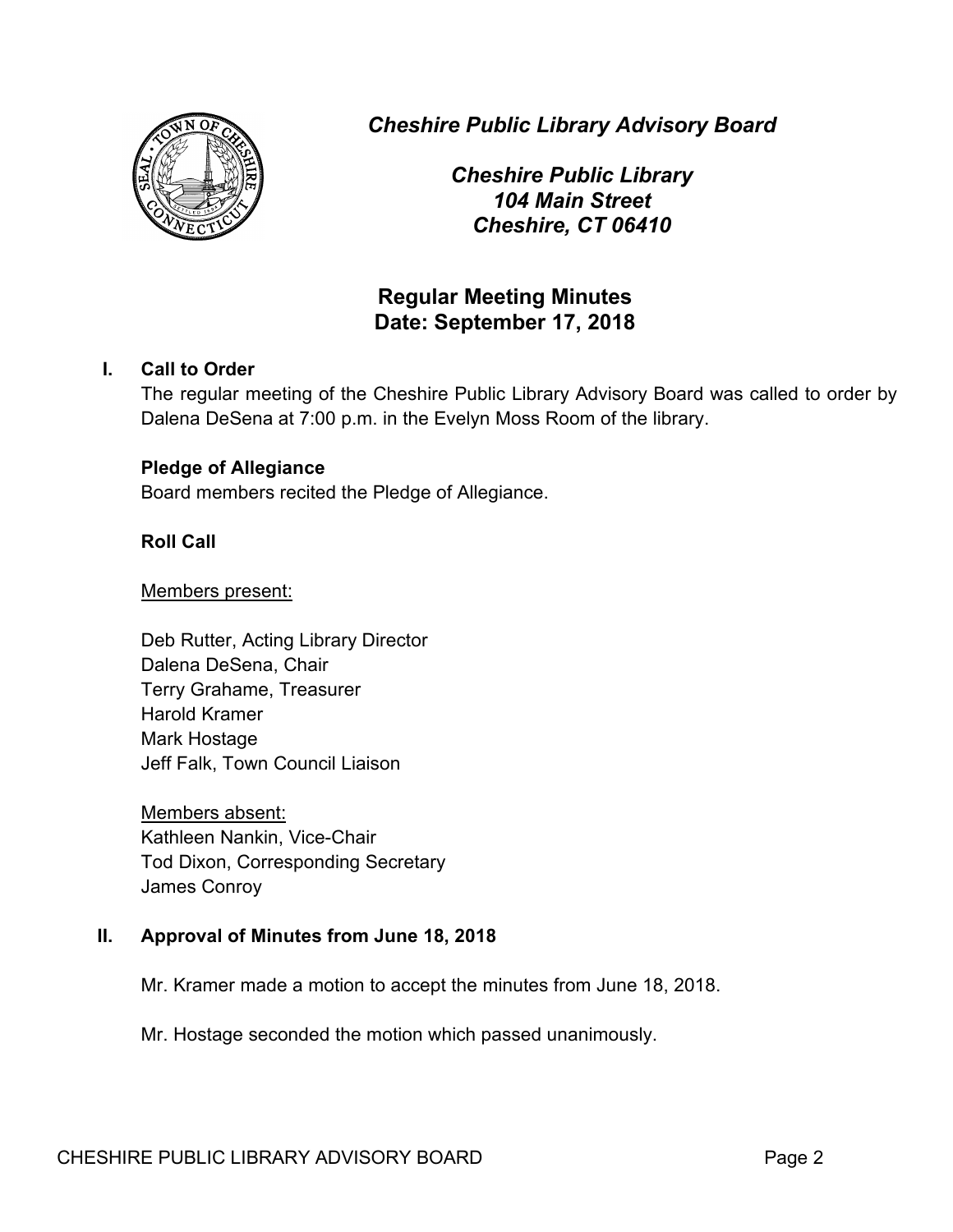#### **III. Treasurer's Report**

There is \$1,450.00 in the treasury.

## **IV. Communications**

The ACLB Conference is scheduled on Friday, November 2, 2018 at the University of Hartford. Some of the topics for discussion are Board Basics and Giving to Libraries. The cost is \$35.00 for members and \$50.00 for non-members. Please contact Deb Rutter by October 1, 2018 if you are planning to attend.

Mrs. DeSena received a letter from Robert Tucker, a Veteran, asking to post information on the community board regarding suicide prevention. Deb Rutter has replied to Mr. Tucker. She mentioned that Town Hall has space on its community board for official postings.

## **V. Report of the Chair**

Mrs. DeSena received a thank you note from Carol DiPietro for the gift she received from the Board.

## **VI. Report of the Library Director**

## **Programs and Services**

- Our new library director, Beth Crowley, will start on Monday September 24. The staff is having a potluck luncheon to welcome her! Our new children's librarian, Emily DiPaulo, started August 20. A part-time clerk, Evelyn Fisher, left earlier this month for a full-time job and to start library school. We have trained some of our pages to do clerk work and are using them as clerk substitutes to fill in the gaps left by our ongoing staff shortages.
- Children's Department summer highlights include: Acrobat Li Liu, who performed at the July 13 Friday afterhours program and drew a crowd of about 170 attendees, the Night Skies Planetarium, which attracted 98 participants who learned about constellations, our camping-themed dramatic play area, and a weekly summer reading challenge.
- The Adult Department summer programs were presented under the theme "Discover a New You" and included music, art, writing and drawing programs, as well as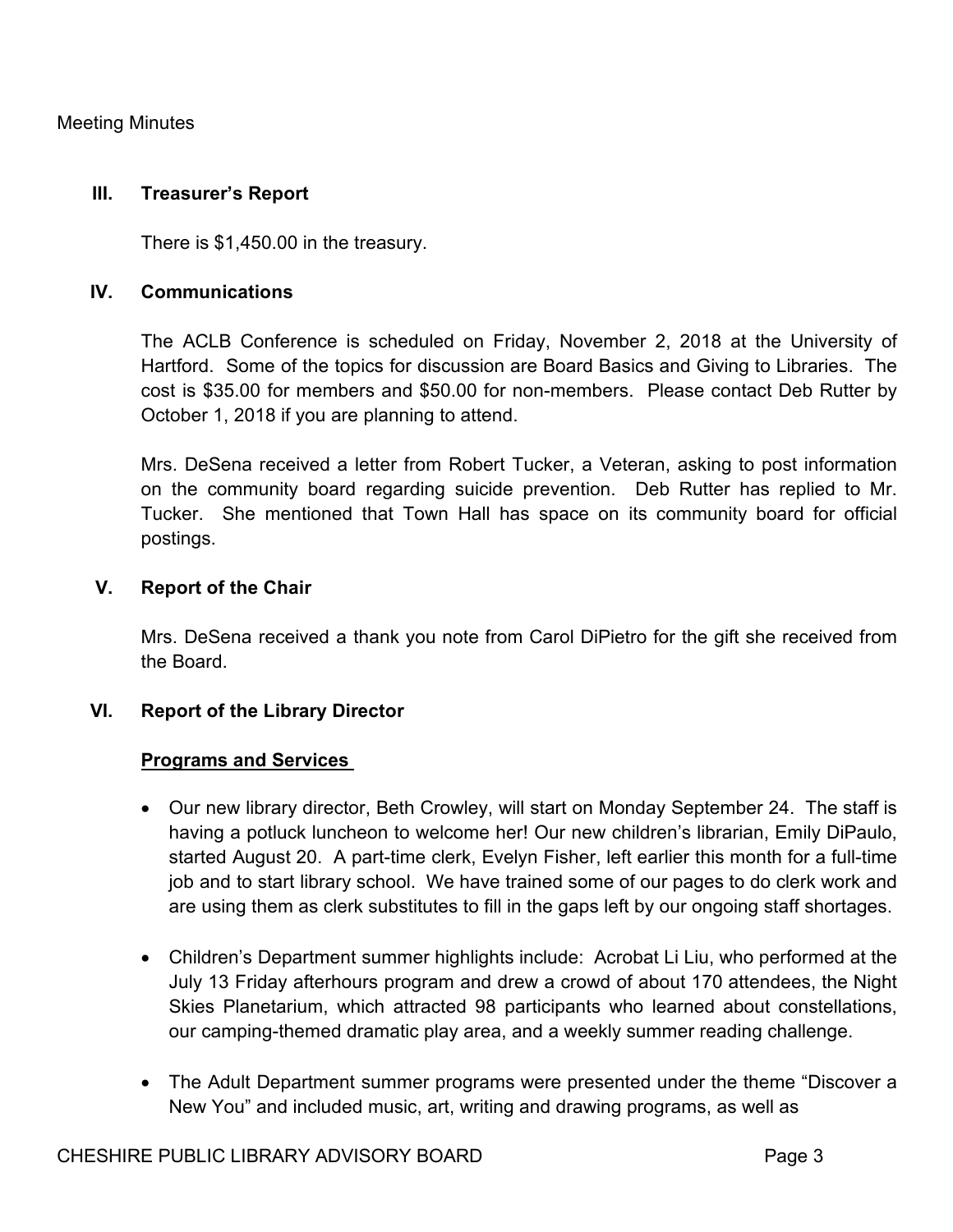mindfulness (meditation & tai chi) and exercise programs (yoga & tai chi). The biggest takeaway from the summer series is that additional mindfulness and meditation-type programs should be popular with our users.

• Our biennial Supporters Reception will be held on Wednesday October 17 from 5:00- 6:30pm. We are advertising it as an opportunity to meet out new director!

## **Financial**

- Our 2 frozen positions (15-hour clerk and 25-hour Senior Library Associate) will be advertised internally in early November. We will be allowed to fill those positions on January 1.
- Next year's capital budget will provide money to repave the library parking lot and to replace the leak-plagued flat part of the roof.

## **Buildings and Grounds**

- Construction update: The carpeting is going in this week on the lower level and the stacks will be reinstalled next week. The temporary reference area on the upper level will be closed on September 21 so that we can move the desk, phone, etc. to the lower level, which should reopen to the public on Saturday September 22. There will still be some work to do on the lower level but it won't impact the ability of the public to use it. Using part of the \$50,000 donation from the Friends, we have ordered the basic furniture necessary to make the area useable. There have been cost overruns and we need to wait until the end of the process to see how much money we will have remaining for furniture. On the main level, the old wooden shelves along the walls were removed and metal library shelving from the lower level installed, giving us more shelving space for materials. Soundproofing was added to the area above the circulation desk. An art hanging system remains to be added outside the MBR. Construction should begin on the upper level the week of September 24 and is expected to be completed by the beginning of November.
- New carpeting will be installed in the MBR last week. This was not part of the construction project, but had been scheduled in the town's capital budget.
- The town manager is soliciting bids to do a traffic study of the parking lot as there have been some safety concerns.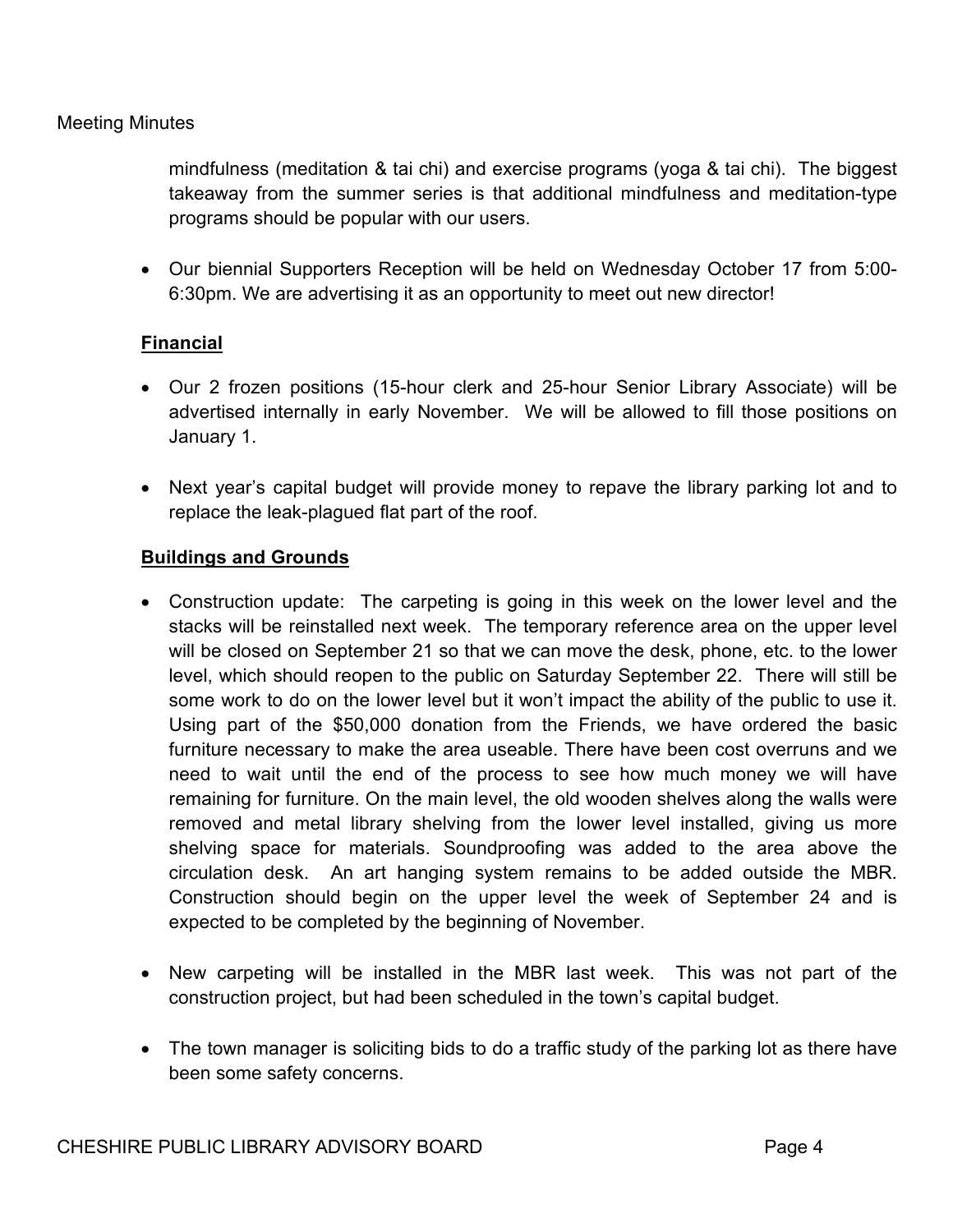- We have requested money from Beautification to replace some shrubs and add ground cover to the steep bank at the front of the library.
- Thanks to volunteers from the Friends, the library gardens continue to be weeded.

## **Artsplace**

• The Friends of CPFA are hosting the annual Art Heals Author Fundraiser at the Waverly in Thursday October 11 at 6:00 pm. This year's program features Matthew Dicks, the internationally bestselling author of *Memoirs of an Imaginary Friend, Something Missing, Unexpectedly, Milo,* Storyworthy: Engage, Teach, Persuade, and Change Your Life through the Power of Storytelling. Matthew is also a 35-time Moth StorySLAM champion and 6-time GrandSLAM champion whose stories have been featured on their nationally syndicated Moth Radio Hour and their weekly podcast. Tickets are available from Artsplace and are \$35 for CPFA members and \$40 for nonmembers.

Respectfully Submitted,

Deborah Rutter Acting Library Director drutter@cheshirelibrary.org 203-272-2245 x33018

*Please see our monthly calendar at www.cheshirelibrary.org for a full listing of library programs and events.*

## **VII. Unfinished Business**

Mr. Kramer suggested at the meeting in June that a thank you letter be sent to the Friends of the Library for all efforts and contributions made in support of the Library. Deb Rutter recommended to write a letter when it is known how much of the Friends donation money has been spent and what it has been spent on.